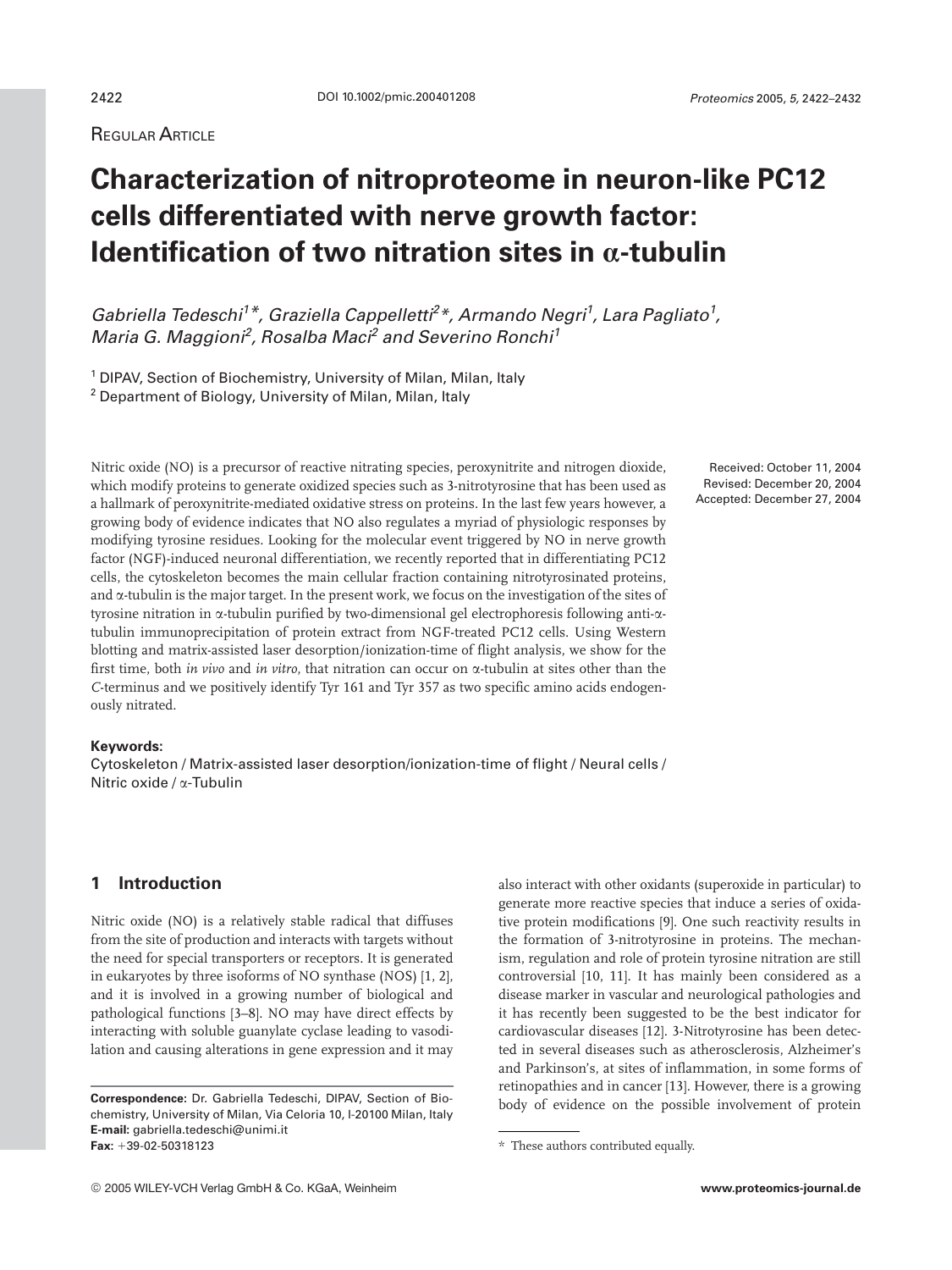nitration in physiological processes, including signal transduction [14]. This has been suggested by the identification of substrates for nitration in neurones, astrocytes and other cell types [15, 16]. In addition, the evidence for a "denitrase" enzyme [17] has suggested that protein nitration is a reversible and perhaps regulatable process. NO mediates a variety of actions in the nervous system including neurotrasmitter release, synaptic plasticity, neuronal differentiation and development. We recently reported that tyrosine nitration of proteins is implicated in the pathway triggered by NO during nerve growth factor (NGF)-induced neuronal differentiation [18]. In differentiating PC12 cells, the cytoskeleton becomes the main cellular fraction containing nitro-proteins, and we identified a-tubulin and the microtubule-associated protein tau as two targets of this modification [18, 19]. In particular, we reported that the band corresponding to  $\alpha$ -tubulin becomes more nitrated following up to 7 days exposure to NGF [18]. In accordance with our data, nitrated  $\alpha$ -tubulin has been previously identified in a specific region of the nervous system in invertebrates [20] and in the chorioallantoic membrane during chick embryo development [13]. In an attempt to disclose the physiological function of nitration of cytoskeletal proteins, recent studies proposed that it could be a natural mechanism of cytoskeletal protein turnover [20] or a novel event through which NO modulates the phosphorylation state of cytoskeletal elements [21].

In the present work, we focus on the investigation of the sites of tyrosine nitration in  $\alpha$ -tubulin.  $\alpha$ -Tubulin takes part in microtubule assembly, which is critical for cell division, directed intracellular transport and dynamic organization of cellular morphology, including maintenance of neuronal form. This protein undergoes a host of PTMs [22]. Of these, tyrosination/detyrosination has been most extensively studied. It is a unique modification involving removal or addition of a tyrosine residue at the *C*-terminus of a-tubulin, promoted by tubulin-specific carboxypeptidase and tubulin tyrosine ligase, respectively [23]. It has been reported that cultured cells incubated in the presence of free 3-nitrotyrosine selectively incorporated this modified amino acid into the extreme *C*-terminus of a-tubulin resulting in microtubule dysfunction and alteration in cell morphology [24] or microtubule destabilization and prevention of complete myogenic differentiation [25]. These studies suggest that nitration of a-tubulin in the *C*-terminus could be deleterious for cell function. Our previous finding that  $\alpha$ -tubulin is subjected to tyrosine nitration during the progression of neuronal differentiation [18] is of particular interest, since very little is known regarding the occurrence of this modification on a-tubulin *in vivo* and its possible functions. Moreover, to date, no information is available regarding the identification of the sites of nitration. In addition, besides the incorporation at the *C*-terminus, no other evidence, both *in vitro* and *in vivo*, has been supplied showing that  $\alpha$ -tubulin could be nitrated in a different site. Therefore, all the studies carried out on nitrated a-tubulin by means of antibodies presumed that the protein was modified at the *C*-terminus.

Recently, the concomitant application of proteomicbased strategies to the analysis of nitrated proteins *in vitro* has yielded more details on the extent of nitration of specific amino acids, and increasing attention has been focused on the study of specific sites of nitration and their impact on protein structure and function. However, very few successful identifications of *in vivo* sites of nitration have been achieved to date [26, 27]. An attempt was also made on rat retinal nitroproteome using MS. Unfortunately, the authors reported that all nitrotyrosine-containing peptides were below the detection limits [28]. In the present study, we address this issue on endogenously nitrated a-tubulin and we successfully identify Tyr 161 and Tyr 357 as two residues nitrated in differentiated PC12 cells.

# **2 Materials and methods**

#### **2.1 Materials**

Sequence grade trypsin and chymotrypsin were obtained from Roche (Monza, Italy) recrystallized CHCA was purchased from Bruker Daltonics (Milan, Italy), and all other chemicals were of analytical or HPLC grade. Antibody to nitrotyrosine at the *C*-terminus (anti-nitro antibodies) was a gift from Professor Arce (Universitad Nacional de Cordoba, Argentina) [29].

## **2.2 Cell culture**

PC12 cells were maintained in RPMI 1640 (HyClone, Logan, UT, USA) containing 10% horse serum and 5% foetal bovine serum (HyClone) supplemented with 2 mM L-glutamine, 100 U/mL penicillin and 100  $\mu$ g/mL streptomycin at 37°C in a humidified 5%  $CO<sub>2</sub>$  atmosphere. For differentiation, cells were plated at 1.5  $\times$  10<sup>4</sup>/cm<sup>2</sup> onto poly-L-lysine (0.1 g/L in double distilled water)-coated petri dishes and exposed to 50 ng/mL human b-NGF (PeproTeck, London, UK) in a low-serum medium (RPMI 1640 supplemented with 1% horse serum, 2 mm L-glutamine, 100 U/mL penicillin, 100 µg/mL streptomycin). Medium and NGF were replenished every 48 h.

## **2.3 Immunoprecipitation and isolation of nitrated** Æ**-tubulin by SDS-PAGE**

Cell extracts were prepared by incubating the cell culture with ice-cold lysis buffer containing 1% v/v NP-40, 10% v/v glycerol, protease inhibitors (1 mM PMSF, 0.1 mM leupeptin,  $1 \mu$ M pepstatin,  $2 \mu g/mL$  aprotinin) and  $25 \mu M$  Tris-HCl, pH 7.5, for 30 min on ice. Before immunoprecipitation, the samples were normalized to contain the same protein concentration (1 mg/mL) by bicinchoninic acid reagent assay (Micro BCA; Pierce, Rockford, IL, USA). a-Tubulin immunoprecipitates were prepared as previously described [30], and solubilized in twice-concentrated SDS-PAGE sample buffer (2% w/v SDS, 10% v/v glycerol, 0.001% w/v bromophenol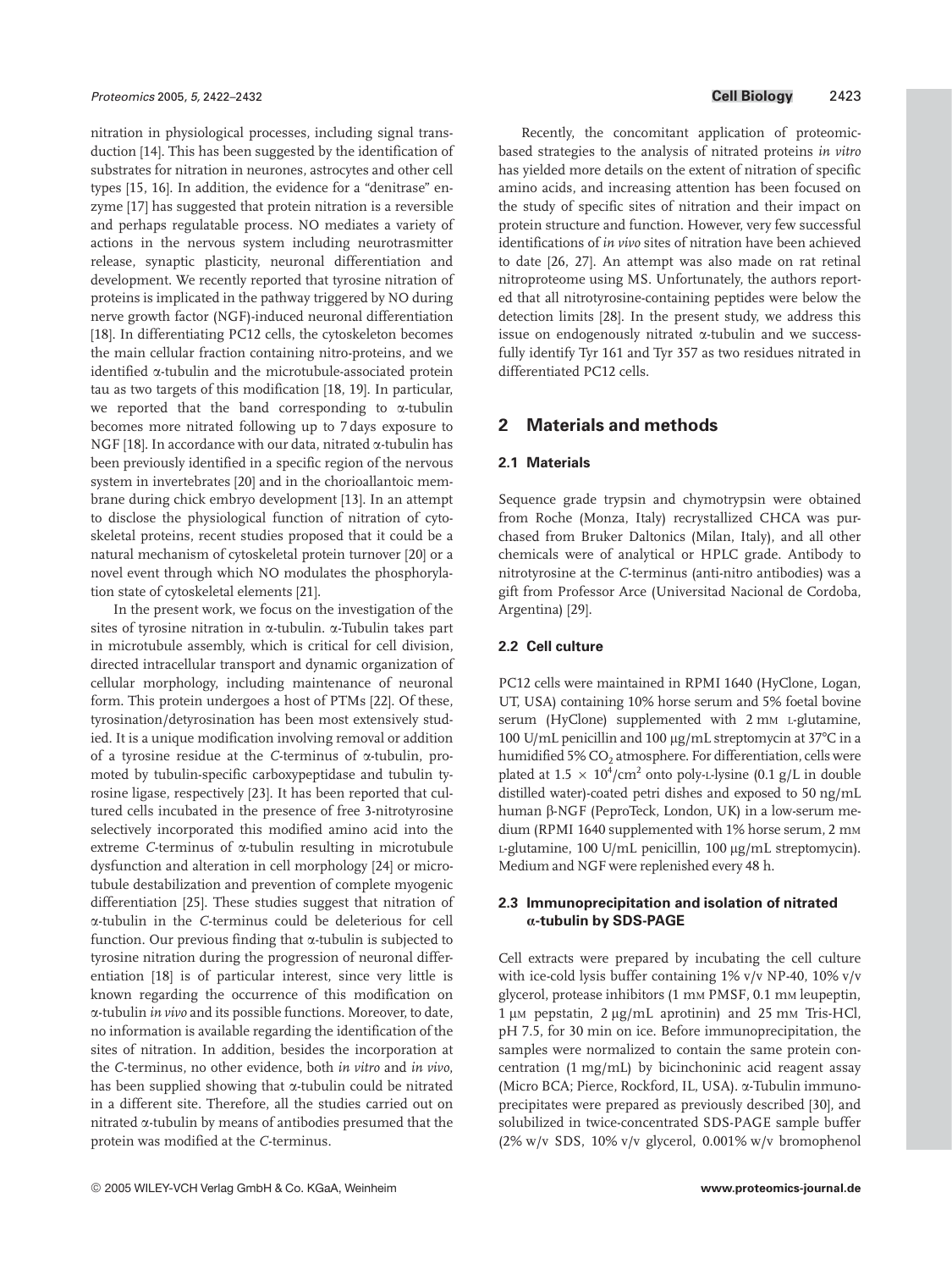### 2424 G. Tedeschi et al. Proteomics 2005, 5, 2422–2432

blue and 62.5 mm Tris, pH 6.8) containing protease inhibitors but without  $\beta$ -mercaptoethanol. Protein samples were separated by SDS-PAGE, Western blotted onto PVDF membranes (Immobilon<sup>™</sup>-P; Millipore, Billerica, MA, USA) and immunostained as previously described by using monoclonal anti-a-tubulin antibody [30] and anti-nitrotyrosine antibody [18]. The band positively stained with anti- $\alpha$ -tubulin antibody was subjected to *N*-terminal sequence analysis following electroblotting on PVDF as detailed in [31].

#### **2.4 2-DE of the anti-**a**-tubulin immunoprecipitate and Western blotting analysis**

2-D PAGE was carried out on the  $\alpha$ -tubulin immunoprecipitate by performing the reduction and the alkylation before the first dimension as suggested by Castagna *et al.* [32]. A procedure for the solubilization of the proteins was set up in order to overcome the insolubility of the sample following immunoprecipitation. The sample was solubilized in 50 mm Tris-HCl pH 6.8, 4% SDS and 5%  $\beta$ -mercaptoethanol, heated at 70°C, sonicated for 1 min and centrifuged at 10 000  $\times$  *g* for 5 min. The supernatant was treated with 5 mm tributylphosphine in  $NH_4HCO_3$  0.1 M as a reductant and stored at room temperature for 1.5 h. After this step, the sample was incubated with 20 mM iodoacetamide at room temperature for 1.5 h. The sample was then precipitated in an anhydrous solution of acetone and methanol (8:1 v/v). The precipitate was resuspended in the 2-D PAGE sample buffer (7 M urea, 2 M thiourea, 2% NP-40, 0.5% Resolyte 3.5–10 NL, bromophenol blue) and sonicated for 1 min. For the first dimension, 300 µg of protein was applied to a rehydrated IPG strip (110 mm, pH 3–10 NL; Amersham Biosciences, Calogno Monzesa, Italy) and IEF was carried out at 15°C, 20 000 V total voltage, for 6 h. Before the second dimension, the strip was rinsed with buffer (6 M urea in 0.375 M Tris-HCl pH 8.8, 2% SDS, 20% glycerol, bromophenol blue). The second dimension was performed on a homemade 10% SDS minigel (8.5  $\times$  6.5  $\times$  0.15 cm) at 180 mA, 4°C for 1 h. Finally, the gel was stained with colloidal CBB G (Sigma, Milan, Italy) before MALDI-TOF analysis. To reveal nitrated proteins, one strip was loaded with 100 µg of protein and after 2-DE the gel was blotted onto a PVDF membrane as previously described [31]. Immunodecoration with anti-nitrotyrosine antibody was performed as described in [18].

## **2.5 Separation of the peptide mixture after in-gel proteolytic digestion**

Proteolytic digestion of the 2-D spot corresponding to nitrated a-tubulin was performed as previously described using chymotrypsin or trypsin [18]. Following extraction by 50% ACN in 0.1% TFA, purification of the peptide mixture was carried out by RP-HPLC using an Applied Biosystems instrument equipped with a UV detector set at 220 nm and an Aquapore C-8 RP-300 microbore column (0.1  $\times$  10 cm, 0.7 µm; Applied Biosystems, Foster City, CA, USA). Solvents

used were: (A) 0.1% v/v TFA in water, (B) 0.075% v/v TFA in ACN. The peptides were eluted with a linear gradient from 0 to 50% B in 70 min at a flow rate of 75  $\mu$ l min $^{-1}$ . Aliquots of the isolated peaks were spotted on a PVDF membrane and immunostained with anti-nitrotyrosine antibody. Nitrated peaks were subjected to *N*-terminal sequence and MALDI-TOF analyses. The amino acid sequence was determined by a pulsed-liquid sequencer (Procise model 491; Applied Biosystems) as previously described [31]. The mass analysis was performed following the same procedure detailed in Section 2.6 for the MALDI-TOF analysis of the mixture extracted after in-gel protease digestion of the 2-D spots.

#### **2.6** *In situ* **digestion of 2-D spots and protein identification by MALDI-TOF analysis**

MALDI-TOF analysis was carried out on the spot to be identified following immunoprecipitation, 2-DE, in-gel digestion and peptide extraction. The spot was excised, cut into smaller pieces, destained with 100 µL of 50% ACN in ammonium bicarbonate  $0.1$  M (40 min at 25 $^{\circ}$ C) and dried in a SpeedVac. The gels were soaked with ammonium bicarbonate 0.1 M and digested overnight both with sequencing grade trypsin and chymotrypsin (Roche) at  $37^{\circ}$ C. The in-gel tryptic or chymotryptic digest was extracted with  $30 \mu$ L 50% ACN in 0.1% TFA and the peptide mixture was subjected to MALDI-TOF analysis by using a Bruker Daltonics Reflex IV instrument equipped with a nitrogen laser (337 nm) and operated in reflector mode with a CHCA matrix. The peptide mixture was loaded onto an AnchorChip plate (Bruker Daltonics). External standards were used for calibration (Bruker peptide calibration standard). Each spectrum was accumulated for at least 200 laser shots. In order to improve the precision of the results, each spectrum was analyzed using two sets of acquisition parameters, one for masses in the range 0.5–2 kDa and the second for masses ranging from 2 to 3 kDa. Measured peptide masses were used to search the Swiss-Prot, MSDB, TrEMBL, and NCBI sequence databases for protein identifications with the MASCOT program (http://www. matrixscience.com).

#### **2.7 Detection of nitrotyrosine at the** *C***-terminus**

For preparation of whole cell extracts, cells from cultures exposed to NGF for 5 days were washed twice with PBS and scraped into SDS-PAGE sample buffer containing protease inhibitors. In addition, whole cells extracts were prepared from PC12 not treated with NGF but incubated for 48 h in Ham's F12 (Sigma) in the presence and in the absence of 500 μm 3-nitrotyrosine. Protein samples were subjected to SDS-PAGE using Laemmli buffers and Western blotted onto nitrocellulose membranes (Millipore). For the detection of nitrotyrosine at the *C*-terminus of proteins, blocking was performed by incubating the membranes in 6% w/v non-fat dry milk in 50 mM Tris-HCl, pH 7.4, 150 mM NaCl (TBS) with 0.05% v/v Tween 20 overnight at  $4^{\circ}$ C. Primary antibody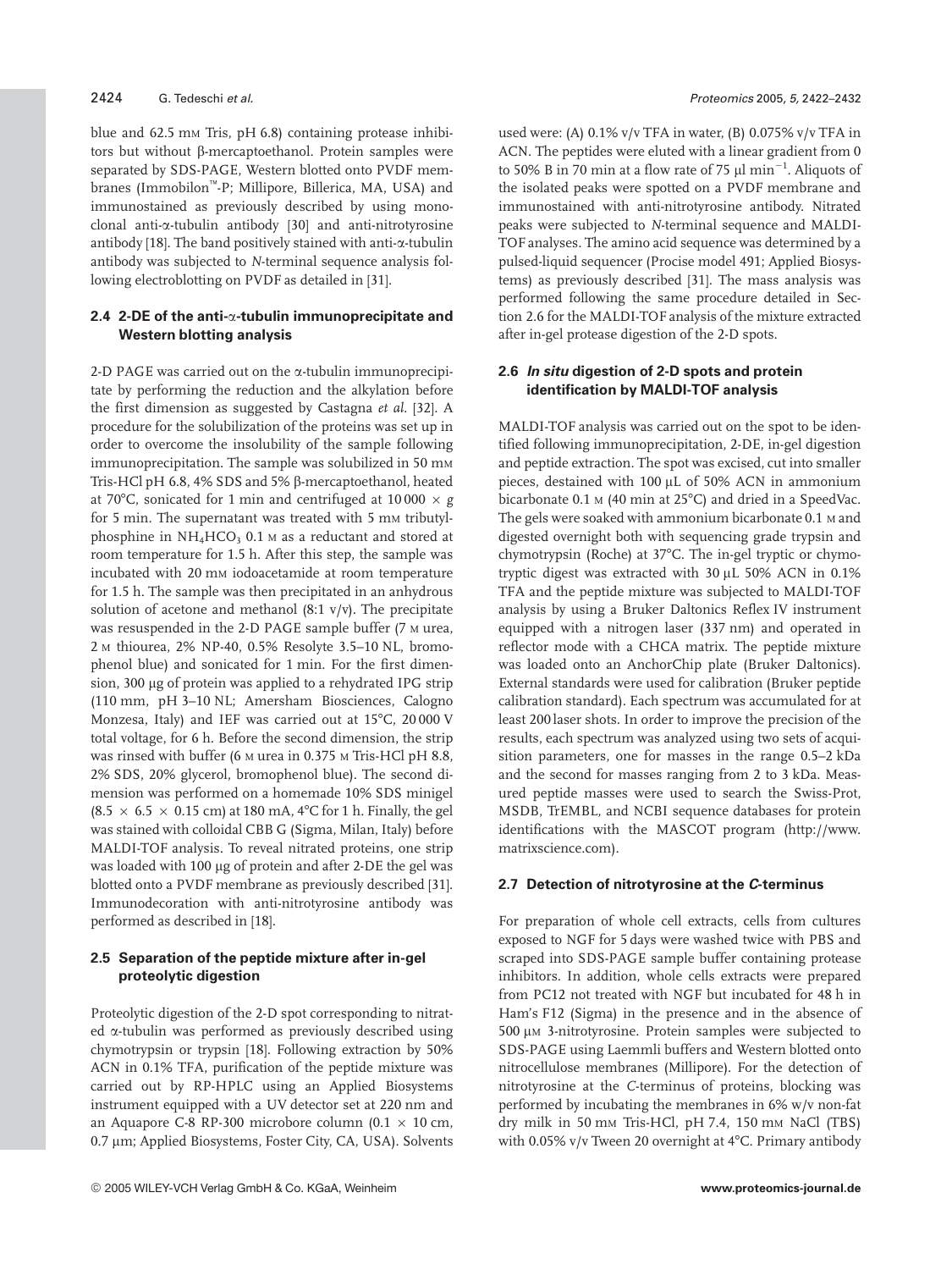was incubated for 2 h at room temperature with rabbit polyclonal anti-nitro antibody diluted 1:600 [29] kindly supplied by Professor Arce (Universitad Nacional de Cordoba, Argentina). Membranes were washed for 30 min with four changes and incubated with horseradish peroxidase-linked goat antirabbit Ig diluted 1:40 000 (Pierce) for 1 h at room temperature. After washing, the reaction was developed using enhanced chemiluminescence (SuperSignal<sup>®</sup> West Pico Chemiluminescent; Pierce). For the detection of tyrosine at the *C*-terminus of a-tubulin, immunoblots were performed using mouse monoclonal antibodies against tyrosinated tubulin diluted 1:1000 (clone TUB-1A2; Sigma) according to the procedure described for  $\alpha$ -tubulin immunoblot [30]. Further immunoblots with monoclonal anti-a-tubulin and antinitrotyrosine antibodies were performed as previously described.

## **3 Results**

#### **3.1 Identification of two nitrotyrosine residues in endogenously nitrated** a**-tubulin**

We have previously reported on the presence of nitrated a-tubulin in PC12 cells following differentiation with NGF [18]. In particular, our experiments suggested that there is a positive correlation between the progression of neuronal differentiation and nitration of proteins. A change in the relative concentration of two major nitrated bands of 50 and



Figure 1. Isolation and detection of nitrated  $\alpha$ -tubulin in NGF-differentiated PC12 cells. a-Tubulin was immunoprecipitated with anti-a-tubulin antibodies from PC12 cells incubated for 5 days with NGF. The immunoprecipitated proteins were separated by SDS-PAGE, silver stained (A) or blotted onto PVDF and immunostained with anti-nitrotyrosine antibodies  $(B)$ .  $\alpha$ -Tubulin is indicated by arrows. The SDS-PAGE was run without  $\beta$ -mercaptoethanol. (C) 2-DE of the immunoprecipitate with anti-a-tubulin antibodies stained with silver. The figure shows the area between pH 4 and 7 only, where nitrated  $\alpha$ -tubulin spot is detected. The box marks the image area that corresponds to the area presented in (D). Spot 1 corresponds to a-tubulin. (D) Western blot analysis. After 2-DE and blotting onto PVDF, the membrane was immunodecorated with anti-nitrotyrosine antibodies and positive spots were detected by enhanced chemiluminescence. Only the area corresponding to the one boxed in (C) is reported in (D).

53 kDa could be observed. The latter was identified as a-tubulin by *N*-terminal sequence and MS analyses.

In order to identify the sites of nitration on this protein, we analyzed a-tubulin in PC12 cells after 5 days of NGF treatment, when the level of a-tubulin nitration reaches its maximum. All experiments described in this section were repeated twice, starting from freshly prepared material, with highly reproducible results.

The complex protein mixture prepared from PC12 cells after 5 days of NGF treatment was enriched for a-tubulin by immunoprecipitation with anti-a-tubulin antibodies and the precipitate was separated by SDS-PAGE (Fig. 1A). In addition to the polypeptide identified as  $\alpha$ -tubulin by Western blot and *N*-terminal sequence analyses, multiple bands of other proteins functionally related to a-tubulin were detected. Endogenously nitrated proteins were stained by antinitrotyrosine immunodecoration as shown in Fig. 1B and described in [19], where the identification of one of them as tau is reported. Therefore, to isolate the endogenously nitrated form of a-tubulin and to examine the sites of nitration, it was advisable to separate all the proteins precipitated with anti-a-tubulin antibodies by 2-DE (Fig. 1C).

One major problem we had to deal with was the insolubility of the immunoprecipitated material in the 2-D sample buffer. This was overcome by solubilizing the sample in the presence of SDS following heating and sonication. The sample was then reduced and alkylated before the first dimension, as suggested by Castagna *et al.* [32], and precipitated in organic solvent as described in Section 2.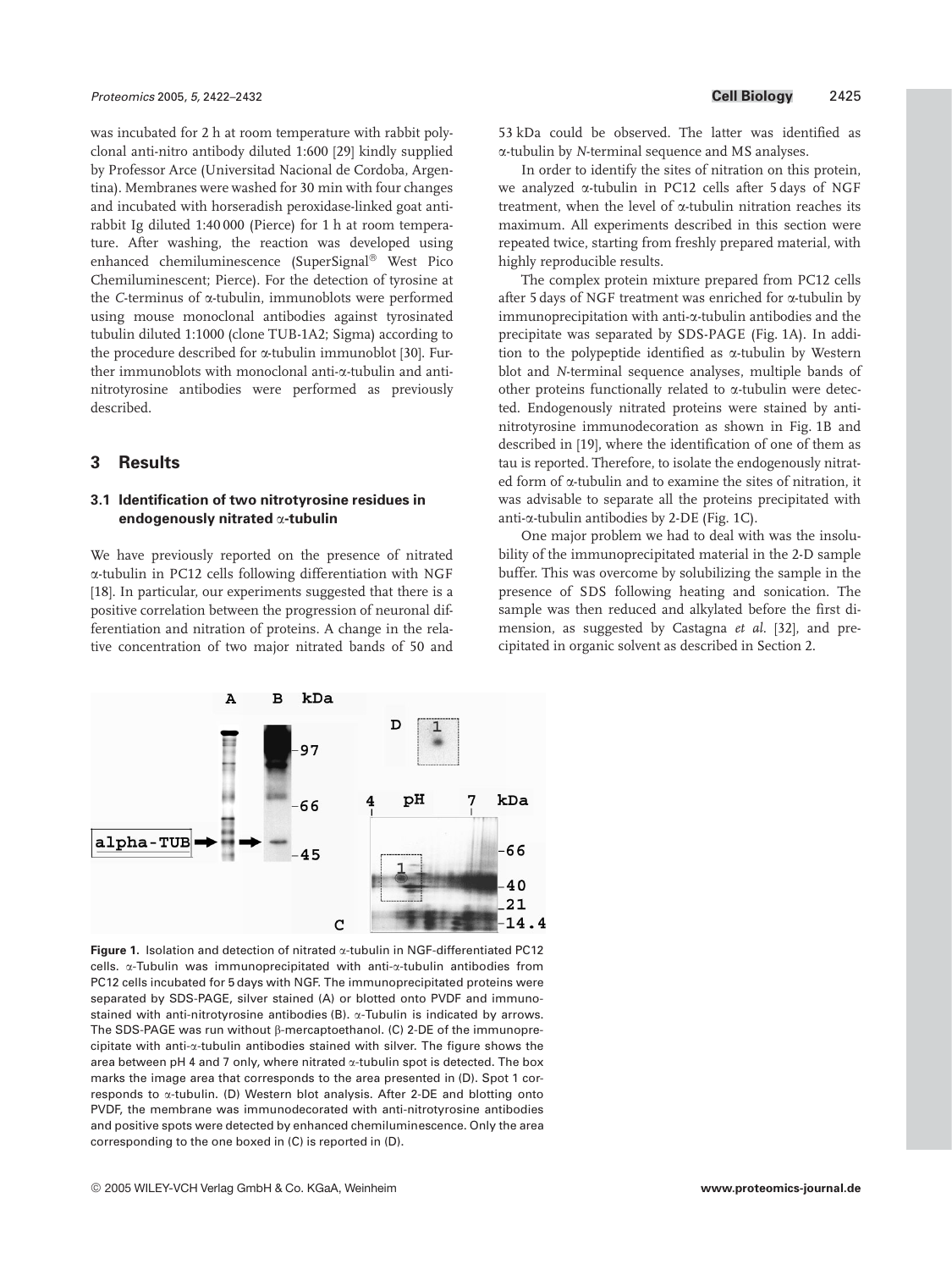Identification of a-tubulin was achieved by immunostaining with anti-nitrotyrosine antibodies and confirmed by proteolytic digestion followed by MS peptide mapping using MALDI-TOF. As shown in Fig. 1C, spot 1 was identified as a-tubulin. The same spot was also stained following Western blot analysis using anti-nitrotyrosine antibodies as shown in Fig. 1D. We concentrated on this spot to study the sites of nitration of nitrated  $\alpha$ -tubulin. In order to obtain as many tyrosine-containing peptides as possible, the spot was subjected to two different in-gel digestions, using either trypsin or chymotrypsin, because when using only trypsin some of the expected peptides deriving from the tryptic digestion were too long to be efficiently extracted from the gel. The tryptic and chymotryptic peptide mixtures were studied by MS, searching for tyrosine-containing peptides. Many spectra were taken for the same sample applying different acquisition parameters in order to obtain reliable data in different *m*/*z* ranges. Putative nitrated peaks were identified by an increase in mass of 45 units  $(+45)$ , due to the nitro group, and/or an increase of 16 and 32 units lower than the one representing nitration  $(+29, +13)$ , which correspond to products from prompt fragmentation caused by the immediate loss of an oxygen molecule to form a nitroso species, followed by loss of a second oxygen molecule possibly to form nitrene or dehydroazepine species, as outlined by Sarver *et al.* [33]. These authors report that such characteristic addition to the molecular ion of the modified peptide containing the nitro-substituted tyrosine group provides the unequivocal evidence for the presence of this modification.

Some of the results obtained from the analysis of the nitrated  $\alpha$ -tubulin digests are shown in Fig. 2, which reports two representative mass spectra of tryptic (A) and chymotryptic (B) peptide mixtures. For clarity, only a few peaks are labeled with the corresponding monoisotopic mass. In particular, in spectrum 2A, 1023.41, 1085.54, 1457.75, 1718.19, 1756.86, 1779.76, 2329.89 and 2409.03 correspond to peptides 97–105 (expected *m*/*z* 1023.45), 113–121 (expected *m*/*z* 1085.62), 230–243 (expected *m*/*z* 1457.87), 216–229 (expected *m*/*z* 1718.88), 265–280 (expected *m*/*z* 1756.96), 97–112 (expected *m*/*z* 1779.84), 403–422 (expected *m*/*z* 2330.02) and 244–264 (expected *m*/*z* 2409.21), respectively. In spectrum 2B, 1083.47, 1259.62, 1471.81, 1455.87, 1627.59, 2030.04 and 2255.19 correspond to peptides 409–418 (expected *m*/*z* 1083.43), 303–312 (expected *m*/*z* 1259.63), 150–161 containing  $NO<sub>2</sub>Tyr$  (expected  $m/z$  1471.72), 150–161 containing NOTyr (expected *m*/*z* 1455.72), 419–432 (expected *m*/*z* 1627.73), 256–272 (expected *m*/*z* 2030.09) and 2–21 (expected *m*/*z* 2255.08), respectively.

a-Tubulin contains 18 or 19 tyrosine residues depending on the presence of the *C*-terminal tyrosine which can be lost as a PTM of the protein [34]. Combining the results obtained from the tryptic and the chymotryptic digestion and from all the spectra produced with different acquisition parameters, 11 tyrosines were found which do not show the characteristic pattern of nitration (Table 1).

Of interest, the analysis of spectra related to the chymotryptic digestion revealed the presence of peaks originated from the nitration of Tyr 161 and Tyr 357. Two peaks (1455.87 and 1471.81) were found which correspond to peptide 150–161 containing NOTyr 161 and  $NO<sub>2</sub>$ Tyr 161, respectively, as shown in Fig. 2B and in Table 2.

In accordance with this finding, it was possible to detect a peak at *m*/*z* 881.40 which corresponds to the native peptide 155–161, and peaks occurring 45, 29 and 13 units higher, suggesting that tyrosine 161 is modified (Table 2). Similar



**Figure 2.** MALDI-TOF analysis of nitrated  $\alpha$ -tubulin. After 2-DE, the spot corresponding to nitrated a-tubulin was digested with trypsin (A) or chymotrypsin (B) and the peptide mixture was analyzed by MS using a Bruker Daltonics Reflex IV instrument equipped with a nitrogen laser (337 nm) and operated in reflector mode with a CHCA matrix. The peptide mixture was loaded onto an AnchorChip<sup>®</sup> plate. External standards were used for calibration (Bruker peptide calibration standard). Each spectrum was accumulated for at least 200 laser shots. For clarity, only a few peaks are labeled in each spectrum. Molecular masses are reported as monoisotopic mass.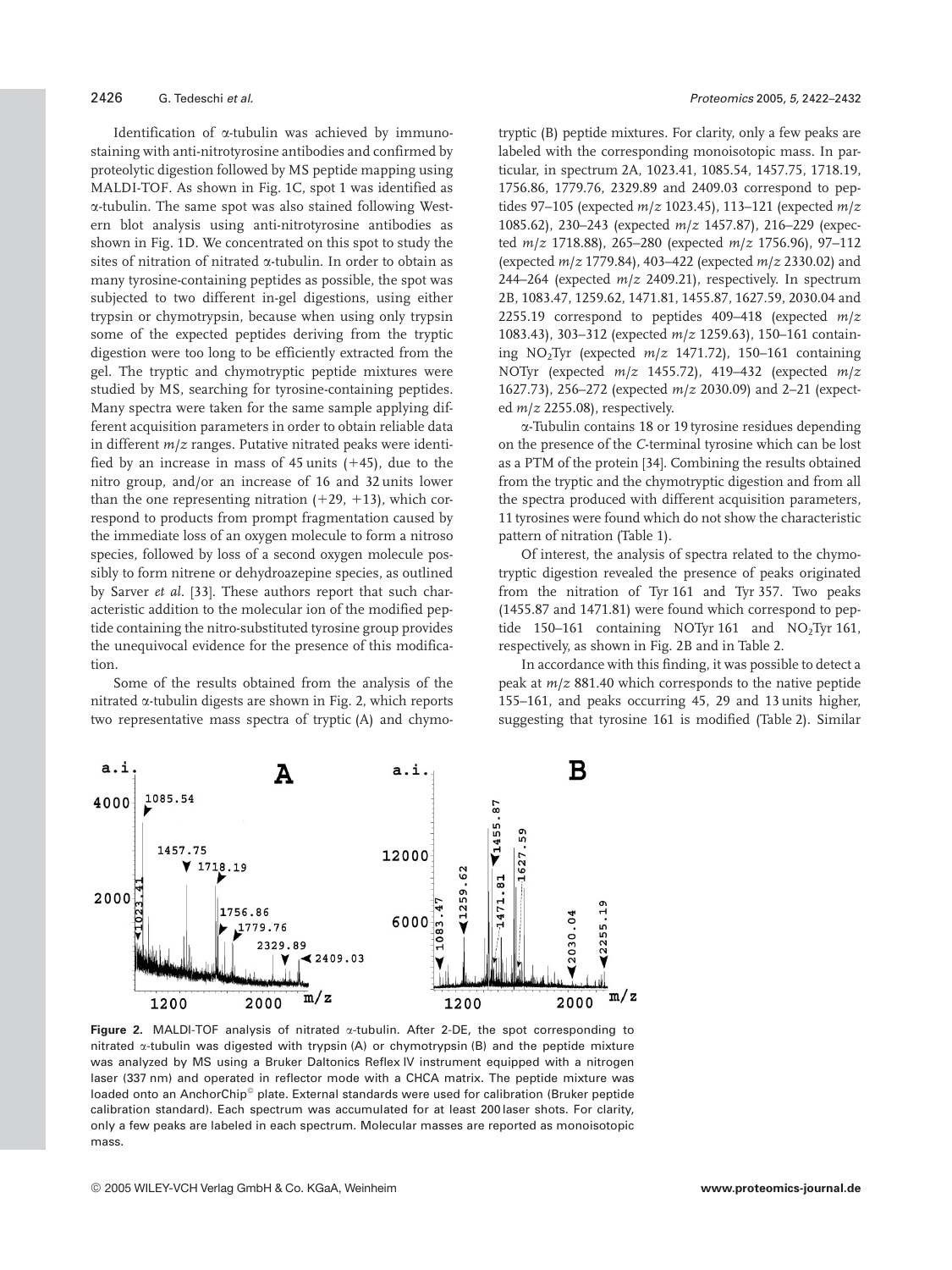**Table 1.** MS analysis of the tryptic and chymotryptic peptide mixtures of nitrated  $\alpha$ -tubulin in NGF-differentiated PC12 cells. Only peptides containing unmodified tyrosine residues and obtained after in situ tryptic or chymotryptic digestion are reported. After 2-DE, the spot corresponding to nitrated  $\alpha$ -tubulin was cut into smaller pieces and digested overnight either with sequencing grade trypsin or with chymotrypsin (Roche) at 37°C. The in-gel tryptic or chymotryptic digest was extracted with 30 µL 50% ACN in 0.1% TFA and the peptide mixture was subjected to MALDI-TOF analysis. Combining the results obtained from the tryptic and the chymotryptic digestion, 11 tyrosines were found that do not show the characteristic pattern of nitration.

| Tyr | Digestion    | Peptide                  | Sequence                                                    | $m/z$ calc. <sup>a)</sup><br>(Da) | $m/z$ obs <sup>a)</sup><br>(Da) |
|-----|--------------|--------------------------|-------------------------------------------------------------|-----------------------------------|---------------------------------|
| 103 | tryp<br>tryp | $97 - 105$<br>$97 - 112$ | EDAANNYAR<br><b>FDAANNYARGHYTIGK</b>                        | 1023.45<br>1779.84                | 1023.41<br>1779.76              |
| 108 | tryp         | $97 - 112$               | <b>EDAANNYARGHYTIGK</b>                                     | 1779.84                           | 1779.76                         |
| 210 | chy          | 203-210                  | <b>MVDNEAIY</b>                                             | 954.42                            | 954.22                          |
| 224 | tryp<br>chy  | 216-229<br>218-224       | <b>NLDIERPTYTNLNR</b><br><b>DIERPTY</b>                     | 1718.88<br>893.43                 | 1718.79<br>893.35               |
| 262 | tryp<br>chy  | 244-264<br>256-272       | <b>FDGAI NVDI TFFOTNI VPYPR</b><br><b>OTNLVPYPRIHFPLATY</b> | 2409.20<br>2030.08                | 2409.03<br>2030.04              |
| 272 | tryp<br>chy  | 265-280<br>256-273       | <b>IHFPLATYAPVISAEK</b><br><b>OTNLVPYPRIHFPLATY</b>         | 1756.96<br>2030.08                | 1756.86<br>2030.04              |
| 312 | chy          | 303-312                  | <b>VKCDPRHGKY</b>                                           | 1259.63                           | 1259.62                         |
| 319 | chy          | 313-319                  | <b>MACCLLY</b>                                              | 930.39                            | 930.31                          |
| 399 | tryp<br>chy  | 395-402<br>396-404       | <b>FDLMYAKR</b><br><b>DLMYAKRAF</b>                         | 1043.53<br>1114.57                | 1043.50<br>1113.97              |
| 408 | tryp         | 403-422                  | AFVHWYVGEGMEEGEFSEAR                                        | 2330.02                           | 2329.89                         |
| 432 | chy          | 419-432                  | <b>SEAREDMAALEKDY</b>                                       | 1627.73                           | 1627.59                         |

a) The  $m/z$  are reported as monoisotopic mass

data referring to the nitration of tyrosine 357 were found from the analysis of the same peptide mixture, as reported in Table 2.

To confirm the nitration of  $\alpha$ -tubulin at tyrosine 161 and 357 as a PTM occurring in NGF-differentiated PC12 cells, different sample aliquots were subjected to 2-DE, the spot of nitrated  $\alpha$ -tubulin was digested with either trypsin or chymotrypsin, and the two peptide mixtures were separated by HPLC (data not shown). In both cases the chromatographic analysis was carried out with an unspecific detection at 220 nm, since the amount of the peptide mixture was too low to allow detection at 354 nm, a wavelength at which the increase in absorbance most likely reflects the presence of nitrotyrosine [35]. Therefore, the peaks containing nitrated peptides were recognized by immunostaining. An aliquot of each peptide was spotted onto a PVDF membrane and immunodecorated with anti-nitrotyrosine antibodies. A few of them were positively immunostained and were identified by MS and *N*-terminal sequence analyses for the unequivocal structural determination of the nitration sites. From the chymotryptic digestion, four nitro-peptides were identified: peptide 155–161 (expected  $m/z$  for the NO<sub>2</sub> form 926.44) and peptide 150–161 (expected  $m/z$  for the NO<sub>2</sub> form 1471.72) that confirm the nitration of Tyr 161, and peptide 352–357 (expected  $m/z$  for the NO<sub>2</sub> form 738.39) and peptide 347–357

(expected  $m/z$  for the NO<sub>2</sub> form 1300.61), which refer to the nitration of Tyr 357. The mass spectra of these peptides present the characteristic pattern of nitration, as shown in Fig. 3 and Table 2. *N*-terminal sequence analyses of the corresponding peaks confirmed the presence of these peptides although, as expected, it was impossible to detect the unmodified tyrosine residue.

The same approach was applied to the tryptic digestion mixture allowing the identification of two nitrated peptides: peptide  $353-370$  (expected  $m/z$  for the NO<sub>2</sub> form 1869.98) and peptide 157–163 (expected  $m/z$  for the NO<sub>2</sub> form 826.4), suggesting that Tyr 161 and Tyr 357 are nitrated in perfect agreement with the results reported here. The corresponding mass spectra are presented in Fig. 4.

#### **3.2 Analysis of the** *C***-terminus of** a**-tubulin**

One of the most studied PTM of tubulin is the addition or removal of a tyrosine residue at the *C*-terminus of the a subunit [34]. The incorporation of 3-nitrotyrosine at this site was first described by Eiserich *et al.* [24], who suggested that nitration of a-tubulin causes microtubule dysfunction, whereas Bisig *et al.* reported that substitution of *C*-terminal tyrosine by 3-nitrotyrosine has no detrimental effect on dividing cells [29]. Therefore, in our study it was of interest to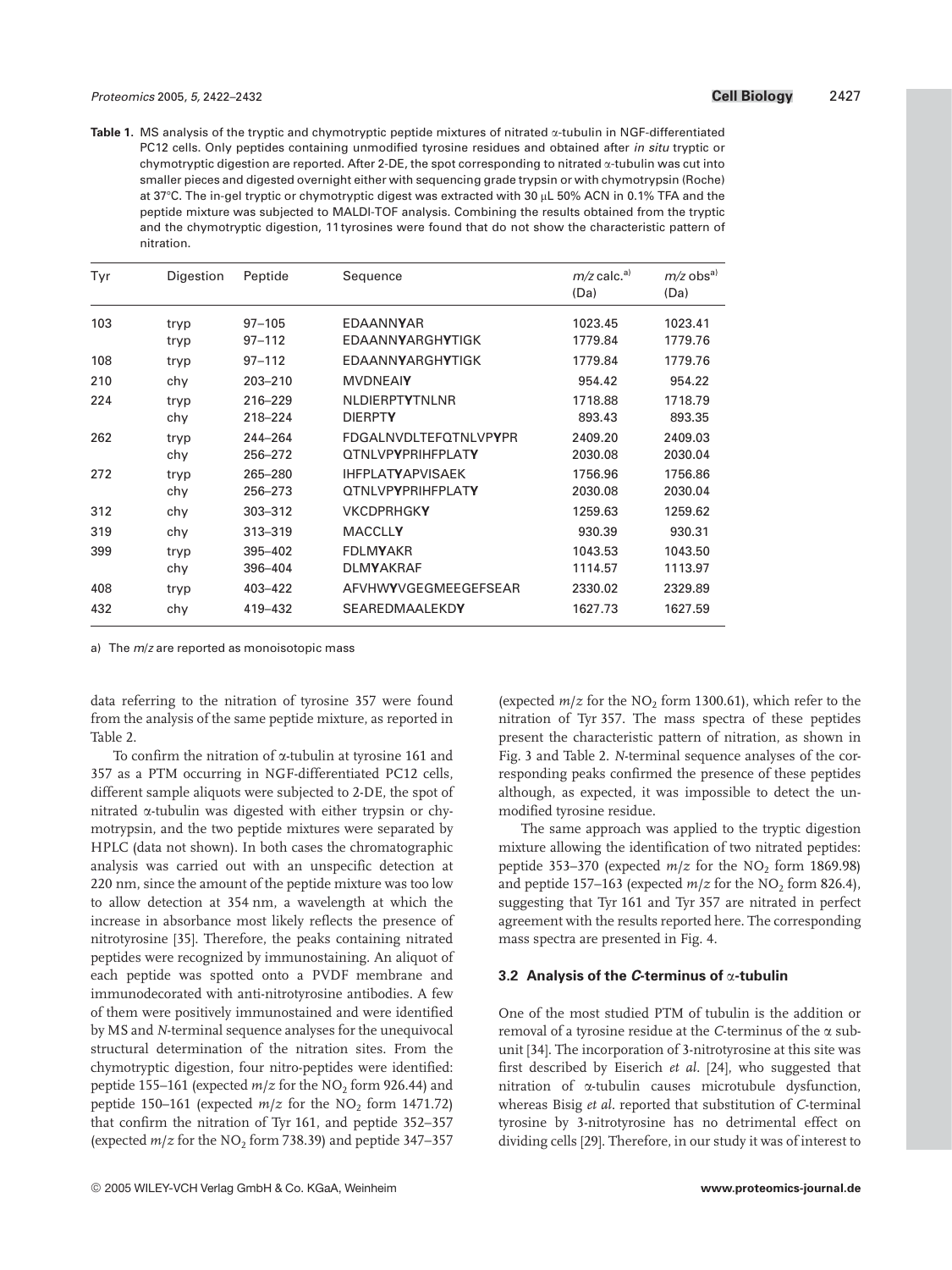#### 2428 G. Tedeschi et al. Proteomics 2005, 5, 2422–2432

**Table 2.** MS analysis of the chymotryptic peptide mixture and the HPLC-purified nitrated peptides. The chymotryptic peptide mixture and the HPLC-purified nitrated peptides were studied by MS searching for tyrosine-containing peptides. Putative nitrated peaks were identified by an increase in mass of 45 units (+45), due to the nitro group, and/or an increase of 16 and 32 units lower than those representing nitration (+29, 113), which corresponds to products from prompt fragmentation caused by the immediate loss of an oxygen molecule to form a nitroso species, followed by loss of a second oxygen molecule possibly to form nitrene or dehydroazepine species. Only peptides containing nitrated tyrosine residues found in the chymotryptic mixture (Mixture column) or in the HPLC purified peaks (HPLC column) are reported.

| Tyr | Peptide     | Sequence           | $m/z$ calc. <sup>a)</sup>                                        | $m/z$ obs. <sup>a)</sup><br>Mixture                | $m/z$ obs. <sup>a)</sup><br><b>HPLC</b>                      | Type                                         |
|-----|-------------|--------------------|------------------------------------------------------------------|----------------------------------------------------|--------------------------------------------------------------|----------------------------------------------|
| 161 | 155-161     | <b>ERLSDY</b>      | 881.44<br>$926.44 (+45)$<br>$910.44 (+29)$<br>$894.44 (+13)$     | 881.40<br>926.25<br>910.28<br>894.31               | 881.27<br>926.00<br>910.16<br>894.25                         | $\frac{1}{2}$<br>NO <sub>2</sub><br>NO.<br>N |
|     | 150-161     | <b>TSLLMERLSDY</b> | 1426.72<br>$1471.72 (+45)$<br>$1455.72 (+29)$<br>$1439.72 (+13)$ | 1426.20<br>1471.81<br>1455.87<br>N.D. <sup>b</sup> | N.D. <sup>b</sup><br>N.D. <sup>b</sup><br>1455.80<br>1439.51 | $\frac{1}{2}$<br>NO <sub>2</sub><br>NO.<br>N |
| 357 | 352-357     | <b>KVGINY</b>      | 693.39<br>$738.39 (+45)$<br>$722.39 (+29)$<br>$706.39 (+13)$     | 693.12<br>N.D. <sup>b</sup><br>722.10<br>706.14    | 693.32<br>N.D. <sup>b</sup><br>722.30<br>706.34              | $\frac{1}{2}$<br>NO <sub>2</sub><br>NO.<br>N |
|     | $347 - 357$ | <b>CPTGFKVGINY</b> | 1255.61<br>$1300.61 (+45)$<br>$1284.61 (+29)$<br>$1268.61 (+13)$ | 1255.10<br>1300.67<br>1284.90<br>N.D. <sup>b</sup> | N.D. <sup>b</sup><br>1300.26<br>1284.3<br>N.D. <sup>b</sup>  | $\frac{1}{2}$<br>NO <sub>2</sub><br>NO.<br>N |

a) The m/z are reported as monoisotopic mass in Da

b) Not detected



**Figure 3.** Mass spectra relative to nitrated peptides obtained after HPLC separation of the chymotryptic digestion of a-tubulin. (A), (B), (C) and (D) show the mass spectra of peptides 155–161, 150–161, 352–357 and 347–357, respectively. Molecular masses are reported as monoisotopic mass.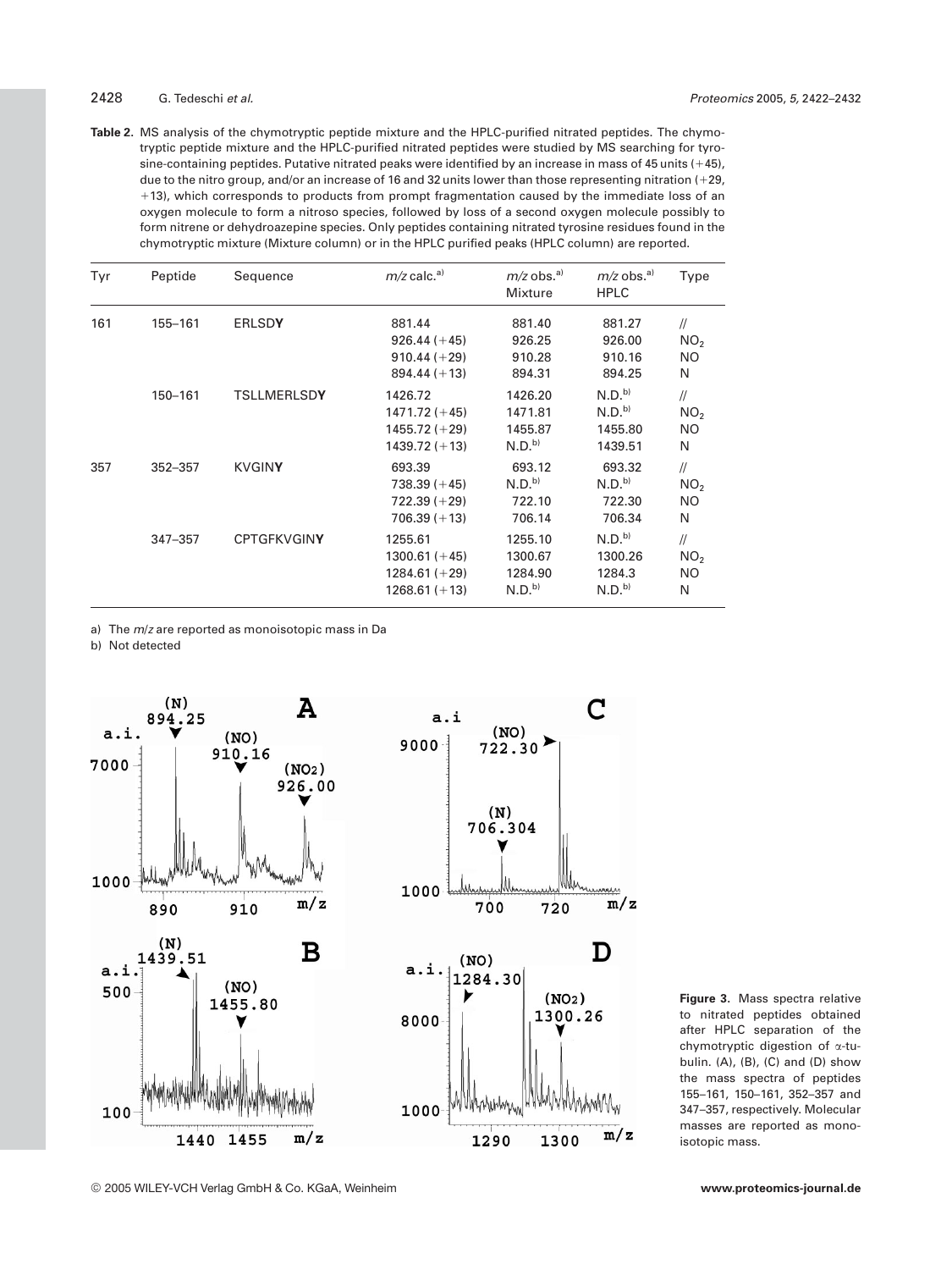

**Figure 4.** Mass spectra relative to nitrated peptides obtained after HPLC separation of the tryptic digestion of  $\alpha$ -tubulin. (A) and (B) show the mass spectra of nitrated peptides 353–370 and 157– 163, respectively. Molecular masses are reported as monoisotopic mass.



**Figure 5.** Immunochemical analysis of the C-terminus of  $\alpha$ -tubulin. (A) Immunoblot analysis showing C-terminal 3-nitrotyrosine (anti-nitro), a-tubulin (anti-atub), C-terminal tyrosinated  $\alpha$ -tubulin (anti-tyr-tub) and 3-nitrotyrosine (antinotyr) in whole-cell extracts from PC12 cells treated for 5 days with NGF (S) or incubated in the presence  $(+NT)$  or in the absence  $(-NT)$  of free 3-nitrotyrosine. All lanes were loaded with 20 mg protein. MagicMark<sup>XP</sup> Western Protein Standards (MW): 40, 50, 60, 80, 100 and 120 kDa. (B) Immunoblot analysis showing C-terminal 3-nitrotyrosine (anti-nitro) and tyrosinated a-tubulin (anti-tyr-tub) in a-tubulin immunoprecipitates from PC12 cells treated for 5 days with NGF (IP). The SDS-PAGE was run without  $\beta$ -mercaptoethanol.

investigate whether nitration of a-tubulin in differentiated PC12 cells occurred at the *C*-terminus. We addressed the question by using anti-nitro antibodies that are specific to *C*terminal 3-nitrotyrosine of all proteins [29] (anti-nitro), antityrosinated a-tubulin antibodies that are specific for a-tubulin tyrosinated at the *C*-terminus (anti-tyr-tub) and anti-nitrotyrosine antibodies that recognize all proteins nitrated at Tyr (anti-notyr). Whole cell extracts from differentiated PC12 cells were separated by SDS-PAGE and immunoblotted with anti-nitro, anti-a-tubulin, anti-tyr-tub and anti-notyr antibodies (Fig. 5A). The results show that  $\alpha$ -tubulin is tyrosinated at the *C*-terminus in differentiated cells, since it is stained by anti-tyr-tub antibodies, and it is nitrated because it is recognized by anti-notyr antibodies. However, it failed to be stained by anti-nitro antibodies, suggesting that the Tyr at the *C*-terminus of a-tubulin is not nitrated. PC12 cells incubated for 48 h in the presence or in the absence of free 3-nitrotyrosine were loaded as positive and negative controls, respectively. In accordance with previous data [29], cells incubated with free 3-nitrotyrosine show a unique protein that incorporates the modified amino acid at the *C*-terminus, displays an apparent mass of 53 kDa and corresponds to atubulin. The lack of staining by anti-nitro antibodies in differentiated PC12 cells suggests that nitration of the *C*-terminus of proteins does not occur. The same result was observed when a-tubulin immunoprecipitated from differentiated PC12 cells was immunoblotted with anti-nitro and anti-tyrosinated  $\alpha$ -tubulin antibodies (Fig. 5B). Tyrosinated  $\alpha$ -tubulin was present in the immunoprecipitate but failed to be stained by anti-nitro antibodies. These results strongly suggest that a-tubulin is not nitrated at the *C*-terminus in NGFdifferentiated PC12 cells under physiological conditions.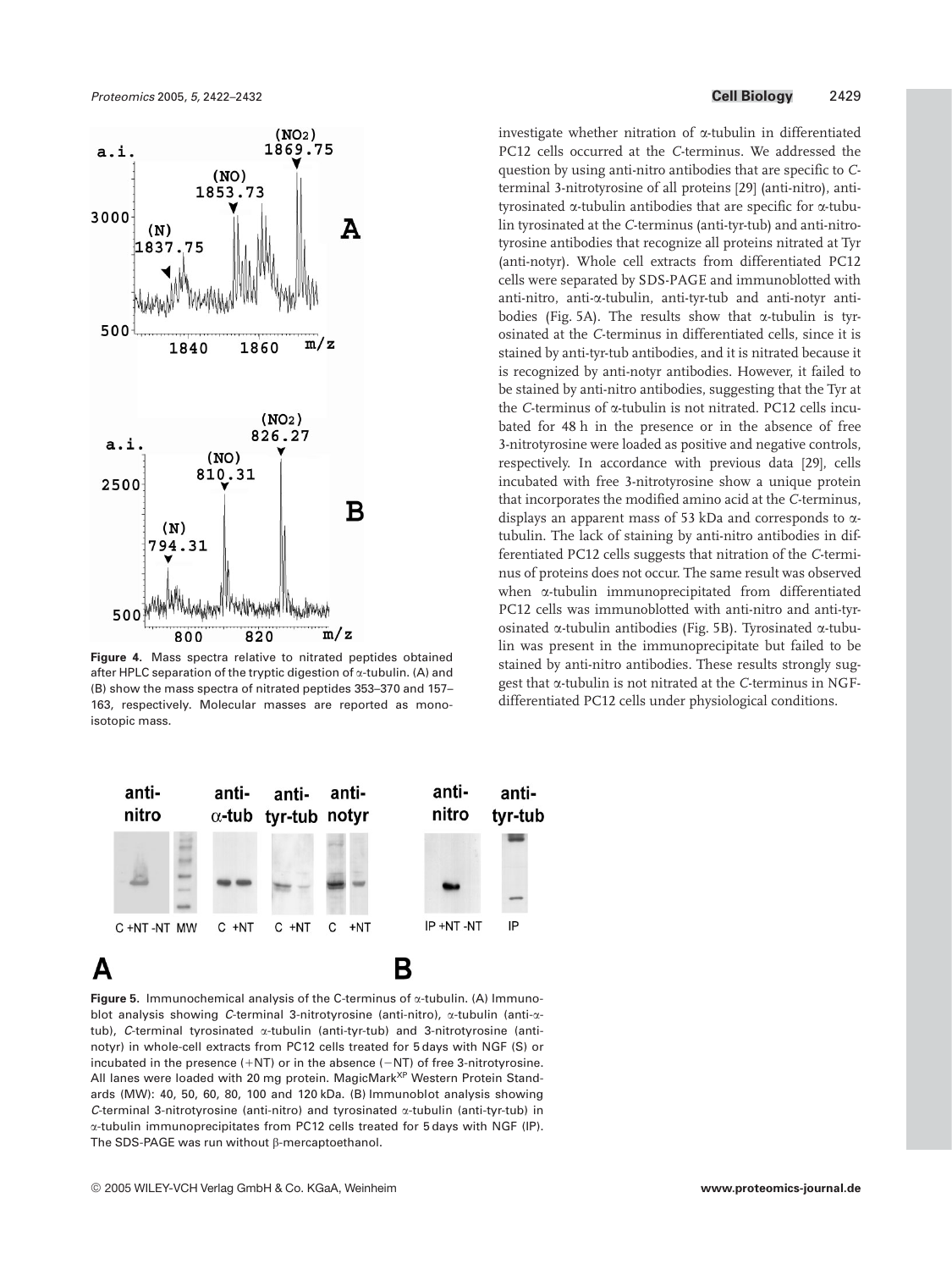#### **4 Discussion**

Tyrosine nitration of a-tubulin was first shown in cell cultures incubated with free nitrotyrosine, and it has been proposed that this modification could lead to conformational changes affecting microtubule organization as well as motorand microtubule-associated proteins [24, 25]. These studies show that  $\alpha$ -tubulin may incorporate 3-nitrotyrosine at the *C*-terminus, but nitration of other tyrosine residues has neither been suggested nor excluded. In the present report, for the first time, both *in vivo* and *in vitro*, we show that in physiological conditions nitration occurs on a-tubulin at sites other than the *C*-terminus and we positively identify Tyr 161 and Tyr 357 as two specific amino acids endogenously nitrated. However, 12 out of 19 tyrosines present in the sequence are not modified.

Selectivity of nitration of tyrosine residues has been previously studied in known proteins chemically modified by nitrating agents [35] and in histones nitrated *in vivo* in Mutatect tumours [26, 35–38]. These authors suggest that there are structural factors favoring tyrosine nitration: (i) the exposure of the aromatic ring to the surface of the protein or accessibility of the residue to the nitrating agent; (ii) the localization of tyrosine residue in a loop and the presence of a turn-inducing amino acid residue such as Pro or Gly within  $-5$  to  $+5$  from the tyrosine; (iii) the presence of tyrosine in hydrophobic pockets; (iv) a negative-charged amino acid at position  $-1$  relative to tyrosine, Glu being more effective than Asp for this purpose; and (v) the lack of negative factors such as steric hindrance (disulfide bond) and alternative targets (Met and Cys above all) in proximity to tyrosine. However, the existence of a consensus sequence is controversial. According to Souza *et al.* [35], there is no apparent sequence homology recognized by nitrating agents. On the other hand, two different consensus sequences promoting tyrosine nitration have been suggested by Elfering *et al.* [37] and Lanone *et al.* [36], respectively.

In our study, the sites of  $\alpha$ -tubulin nitration are positively identified at tyrosine 161 and tyrosine 357. The a-tubulin structure shown in Fig. 6 highlights those residues that are nitrated (in bold) and those that are not. It should be pointed out that in the absence of rat tubulin structure, Fig. 6 refers to the structure of bovine a-tubulin [39]. The sequence comparison, however, shows a very high similarity between all known tubulins and allows us to refer to the 3-D structure of bovine a-tubulin. Tyrosine 161 and tyrosine 357 are solvent exposed. The nitration of tyrosine 161 may be facilitated by the presence of Asp in position  $-1$  and the lack of Met or Cys residues in the close vicinity, although this tyrosine is not located in a loop and the flanking region does not fit with any of the two consensus sequences proposed so far. The opposite can be observed considering tyrosine 357. There is no Glu or Asp residue in close proximity, but this tyrosine is located in a loop of a rather hydrophobic region that presents the pattern [LMVI]-X-[DE-[LMVI]-X(2,3)-[FVLI]-X(3,5)-Y, proposed by Elfering *et al.* [37], where X is any amino acid and Y is the target tyrosine. Regarding tyrosines not nitrated in our conditions, five out of 11 (Tyr 210, Tyr 272, Tyr 312, Tyr 319 and Tyr 432) are buried inside the protein. Therefore they are not accessible to the solvent and to the nitrating agent. Tyr 262, Tyr 103, Tyr 108, Tyr 224, Tyr 408 and Tyr 399, on the contrary, are solvent exposed. The absence of nitration may be assigned to the lack of a negative residue (Glu or Asp) at position  $-1$  and, in the case of Tyr 399, also to the close proximity of a Met residue. Therefore, our data support the notion that also in physiological conditions: (i) nitration is a selective PTM; (ii) overall, a single factor is not sufficient to explain this selectivity; (iii) the local environment and a



**Figure 6.** Three-dimensional structure of bovine a-tubulin (PDB entry: 1TUB). Nitrated tyrosine residues are labeled and highlighted in bold and those unmodified are labeled. The structure was drawn using Ras-Mol software.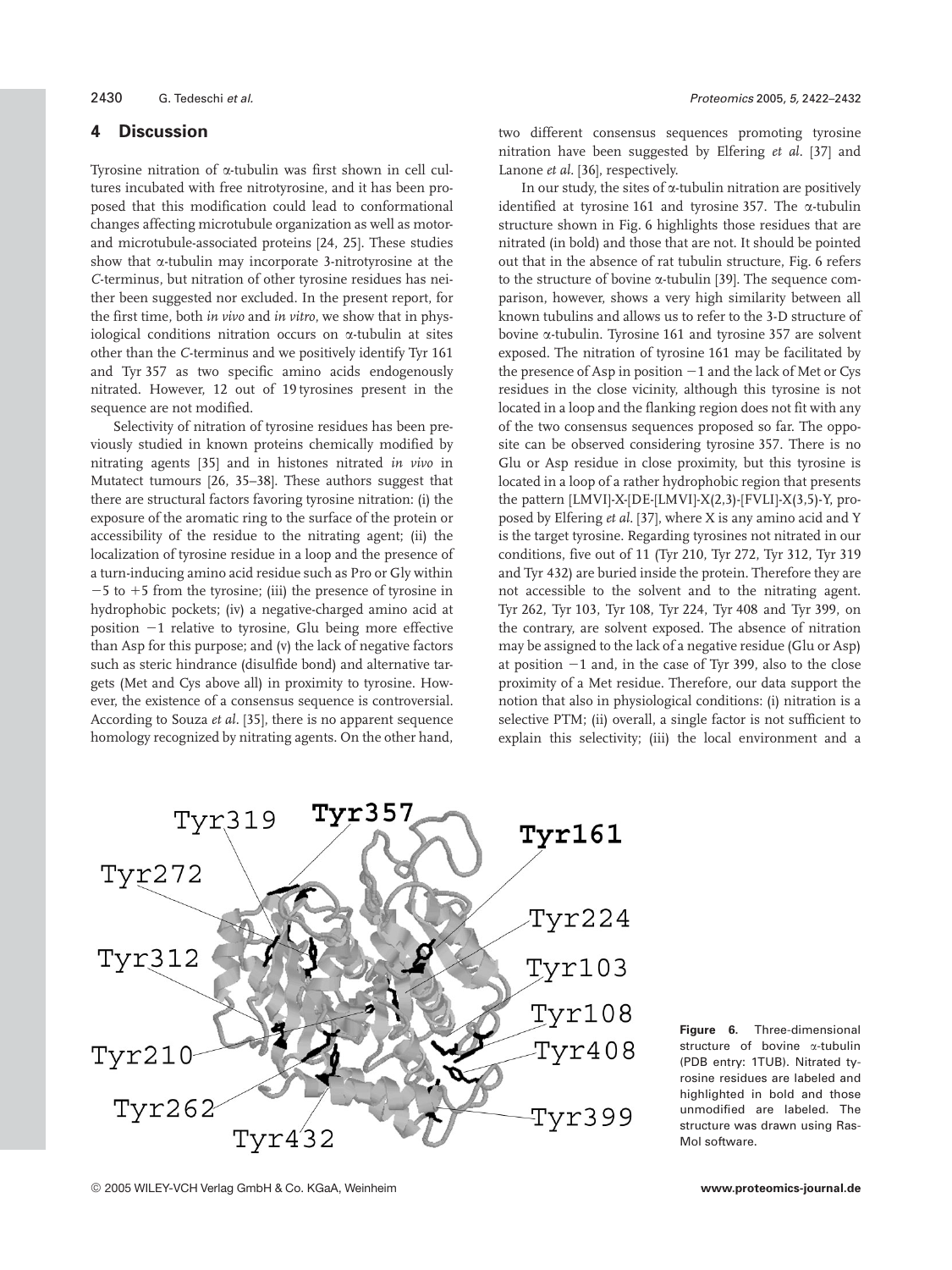combination of factors may be responsible for the selective nitration, such as accessibility to the solvent, proximity to Asp or Glu, and a particular consensus sequence flanking the tyrosine residue. These observations are in accordance with the data reported by Ischiropoulos [38] and with the results described by Haqqani *et al.* [26], who report a positive identification of specific tyrosine residues nitrated *in vivo*.

One of the most studied tubulin modifications is the tyrosination/detyrosination cycle carried out by specific enzymes at the *C*-terminus of the protein. As mentioned previously, most recently it has been shown that  $\alpha$ -tubulin can incorporate 3-nitrotyrosine *in vivo* in different cell types [24, 25, 29, 40]. To investigate this particular aspect, we used antibodies specific for nitrotyrosine at the *C*-terminus of proteins [29]. The results unambiguously show that in differentiated PC12 cells the *C*-terminus of a-tubulin contains Tyr 451 but this residue is not nitrated. Notably, the *C*-terminal domain of  $\alpha$ -tubulin is formed by two helices and a disordered highly acidic segment lacking in the structure presented in Fig. 6, since its 3-D structure has not been solved [39]. Our proteomic approach indicates that all the tyrosines in this portion of the molecule (Tyr 319, Tyr 399, Tyr 408, Tyr 432 and Tyr 451) are not modified by NO, suggesting that the spatial arrangement of nitration in  $\alpha$ -tubulin is quite different from that of other PTMs which occur in the *C*-terminal of the tubulin tails with the only exception of acetylation.

Tubulin undergoes a series of well-known PTMs, including detyrosination, acetylation, phosphorylation, polyglycylation, palmitoylation and polyglutamylation that can be potentially important for regulation of microtubule function. At present, we can only speculate on the physiological meaning of the nitration of a-tubulin at Tyr 161 and Tyr 357 and its overall effects on a-tubulin function in a physiological process like neuronal differentiation. However, some considerations can be pointed out when looking at the 3-D structure of a-tubulin. According to Nogales *et al.* [41], Tyr 161 is located in the  $H_4S_5$  region (amino acids 160–163), which is involved in lateral interaction surfaces between protofilaments. These lateral contacts show a marked electrostatic character that can be possibly perturbed by the nitration of Tyr 161. In addition, Tyr 357 is located in the loop  $S_9 - S_{10}$  on the inside surface of the microtubule. Based on these considerations, we can hypothesize that the nitration of these two residues might influence and modulate the assembly of microtubules, the organization of microtubules onto supramolecular structures or the dynamics of microtubules. Since the microtubule cytoskeleton plays an important role in controlling different spatial organizations in diversely differentiated cells, tyrosine nitration of a-tubulin might be an important event in the complex and dynamic organization of the cytoskeleton underlying neuritogenesis and differentiation. Identification of the modified sites represents one of the first and crucial steps for further investigations on the impact of this post-translationally modified form on cell and organ function.

*We thank Professor C. A. Arce for the kind gift of anti-nitro antibodies. This work was supported by FIRST 2003, MIUR (Ministero per l'Università e la Ricerca Scientifica e Tecnologica)*.

## **5 References**

- [1] Alderton, W. K., Cooper, C. E., Kaowles, R. G., Biochem. J. 2001, 357, 593–615.
- [2] Stuehr, D. J., Biochim. Biophys. Acta 1999, 1411, 217–230.
- [3] Aulak, K. S., Koeck, T., Crabb, J. W., Stuehr, D., Ann. J. Physiol. Heart Circ. Physiol. 2004, 86, H30-H38.
- [4] Bredt, D. S., Free Radic, Res. 1999, 31, 577-596.
- [5] Bruhwlet, J., Chleide, E., Liegeois, J. F., Carreer, F., Neurosci. Biobehav. Rev. 1993, 17, 373–384.
- [6] Ignarro, L. J., Byrns, R. E., Buga, G. M., Wood, K. S., Circ. Res. 1987, 61, 866–879.
- [7] Nelson, R. J., Demas, G. E., Huang, P. L., Fishman, M. C. et al., Nature 1995, 378, 383–386.
- [8] Bogdan, C., Trends Cell Biol. 2001, 11, 66–75.
- [9] Schopfer, F. J., Baker, P. R. S., Freeman, B., Trends Biochem. Sci. 2003, 28, 646–654.
- [10] Beckman, J. S., Koppenol, W. H., Am. J. Physiol. Cell Physiol. 1996, 271, C1424-C1437.
- [11] Brennan, M., Xiaoming Fu, W., Shen, Z., Song, W. et al., J. Biol. Chem. 2002, 277, 17415–17427.
- [12] Shishehbor, M., Aviles, R. J., Brennan, M. L., Fu, X. et al., JAMA 2003, 289, 1675–1680.
- [13] Giannopoulou, E., Katsoris, P., Polytarchou, C., Papadimitriou, E., Arch. Biochem. Biophys. 2002, 400, 188–198.
- [14] Greenacre, S. A., Ischiropoulos, H., Free Radic. Res. 2001, 34, 541–581.
- [15] Bolan, E. A., Gracy, K. N., Chan, J., Trifiletti, R. R., Pickel, V. M., J. Neurosci. 2000, 20, 4798–4808.
- [16] Naseem, K. M., Low, S. Y., Sabetkar, M., Bradley, N. J. et al., FEBS Lett. 2000, 473, 119–122.
- [17] Irie, Y., Saeki, M., Kamisaki, Y., Martin, E., Murad, F., Proc. Natl. Acad. Sci. USA 2003, 100, 5634–5639.
- [18] Cappelletti, G., Maggioni, M. G., Tedeschi, G., Maci, R., Exp. Cell Res. 2003, 288, 9–20.
- [19] Cappelletti, G., Tedeschi, G., Maggioni, M. G., Negri, A. et al., FEBS Lett. 2004, 562, 35–39.
- [20] Palumbo, A., Fiore, G., Di Cristo, C., Di Cosmo, A., D'Ischia, M., Biochem. Biophys. Res. Commun. 2002, 293, 1536–1543.
- [21] Rothe, F., Possel, H., Wolf, G., Nitric Oxide 2002, 6, 9-17.
- [22] MacRae, T. H., Eur. J. Biochem. 1997, 244, 265–278.
- [23] Idriss, H. T., Cytoskeleton 2000, 45, 173-184.
- [24] Eiserich, J. P., Estevez, A. G., Bamberg, T. V., Ye, Y. Z. et al., Proc. Natl. Acad. Sci. USA 1999, 96, 6365–6370.
- [25] Chang, W., Webster, D. R., Salam, A. A., Gruber, D. et al., J. Biol. Chem. 2002, 277, 30690–30698.
- [26] Haqqani, A. S., Kelly, J. F., Birnboim, C., J. Biol. Chem. 2002, 277, 3614–3621.
- [27] Aslan, M., Ryan, T. M., Townes, T. M., Coward, L. et al., J. Biol. Chem. 2003, 278, 4194–4204.